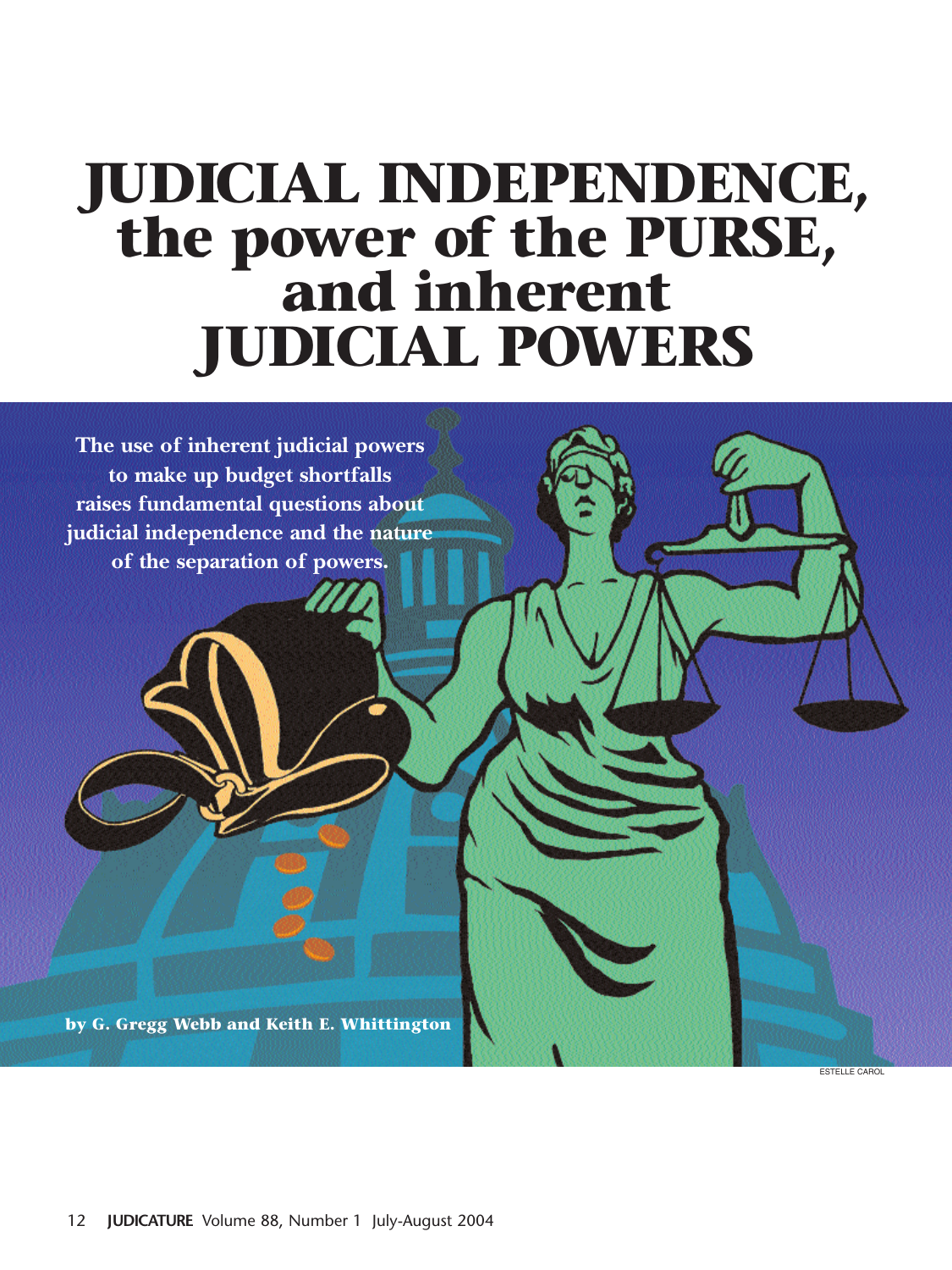**M**oney lies at the root of many conflicts between the branches of government. It is at the heart of many polmany conflicts between the branches of governicy disputes—as different interests, political parties, and government officials stake out divergent priorities in the raising and spending of public funds—and creates substantial institutional tensions within any system of separated powers. In such systems, the legislature rightfully holds the "power of the purse," given the intimate connection between effective democratic representation and control over government taxation and spending. Indeed, the mother of all legislatures, the British Parliament, largely came



**On March 14, 2002, Chief Justice Kay McFarland of the Kansas Supreme Court ordered an acrossthe-board increase in court fees in the state.**

into existence in order to expand and legitimate the flow of revenue into government coffers.

As the very example of the birth and growth of Parliament indicates, however, control over the treasury is a powerful political weapon that can be used against other government institutions. In controlling the purse strings, the legislature can reward or punish members of the executive and judicial branches, depending on how they

conduct their offices. As James Madison noted in explaining the operation of constitutional checks and balances, "the legislative department alone has access to the pockets of the people."1

An effective power of the purse gives the legislature a powerful trump card when disagreements arise between it and the other branches of government, one that is so potent that it can threaten judicial independence. To limit this threat, the American founders wrote into the U.S. Constitution the guarantee that salaries of judges shall not be diminished during their time in office. (Although such a guarantee is common in American state constitu-

tions and endorsed by the United Nations, worldwide it is one of the least-used constitutional provisions for securing judicial independence.<sup>2</sup>) Though important to preserving the independence of individual judges to make controversial decisions, the guarantee of undiminished salaries remains fairly marginal to the central conflicts between courts and legislatures over money and the ability of the judiciary to serve as an effective and independent branch of government. In extreme cases, judges may be denied such basics as an office, an adequate supply of paper, and an up-to-date compendium of statutes.<sup>3</sup> Fortunately, American judges are rarely faced with such deprivation, but the adequacy of resources provided by legislatures to handle judicial business continues to be a contentious issue—especially in the states.

The authors thank Ken Kersch, Howard Gillman, and the anonymous reviewers for their helpful comments.

<sup>1.</sup> THE FEDERALIST NO. 48, at 310 (James Madison) (Clinton Rossiter, ed., New York: New American Library, 1961).

<sup>2.</sup> Linda Camp Keith, *Judicial independence and human rights protection*

*around the world*, 85 JUDICATURE 195, 198 (2002). 3. *See, e.g.,* Jennifer A. Widner, BUILDING THE RULE OF LAW 68, 217, 219 (New York: W.W. Norton, 2001).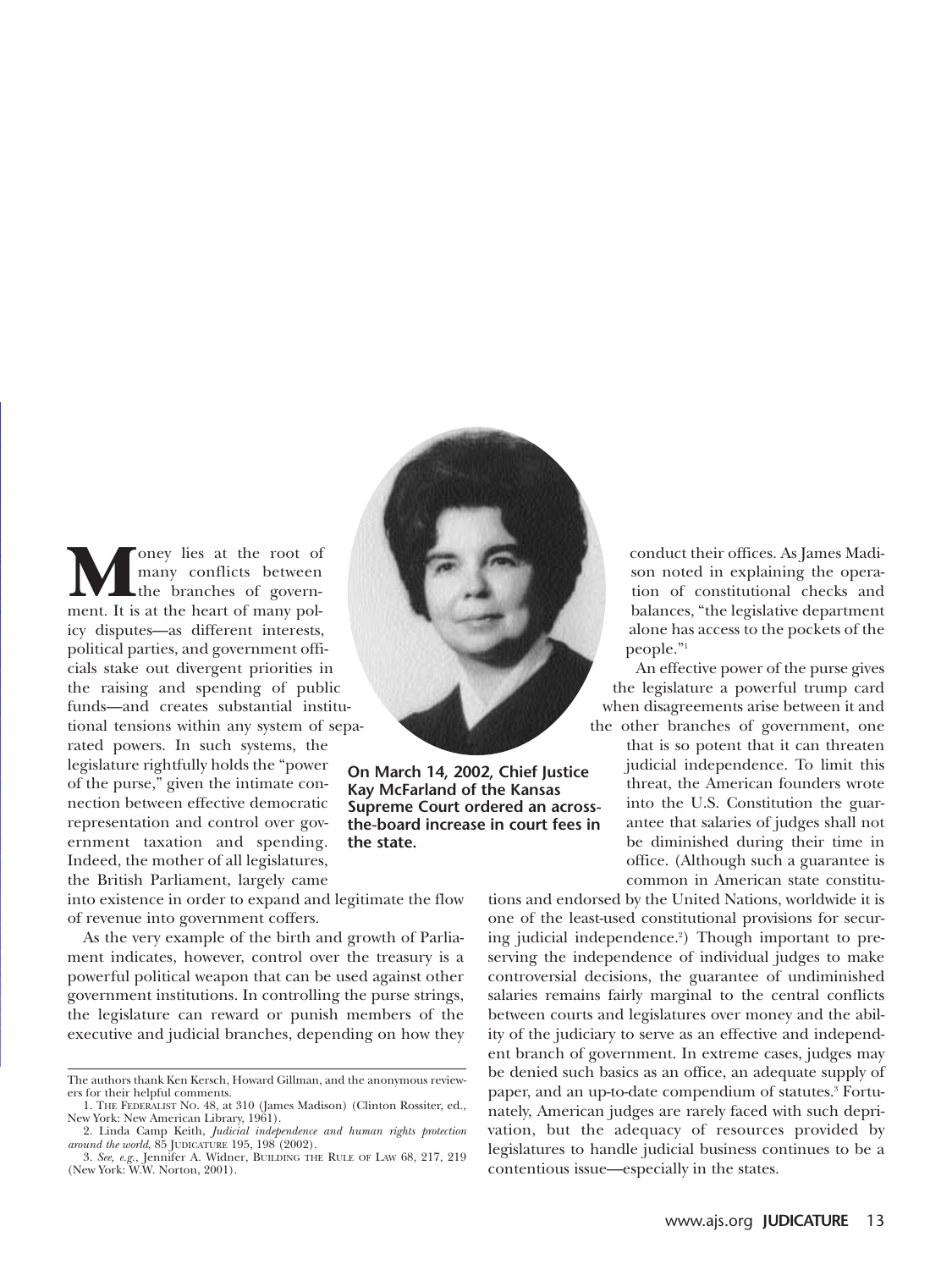A new challenge is emerging in this recurrent struggle between legislatures and judiciaries over resources. During the past three decades, administrative and budget authority over state judicial systems have been concentrated in state supreme courts. As a consequence, tough budgeting decisions increasingly invite direct confrontations between the heads of the legislative and judicial branches of state governments. The possibility of a constitutional standoff now looms in the states as centralized judicial administrations combine their institutional muscle with the doctrine of inherent judicial powers to secure their own funding when state legislatures are either unable or unwilling to authorize adequate appropriations. This convergence of contemporary bureaucratic and fiscal reality with fundamental constitutional principle threatens to dilute traditional notions of the legislative power of the purse.

Kansas has recently provided a glimpse of this possibility. On March 14, 2002, Chief Justice Kay McFarland of the Kansas Supreme Court ordered an across-the-board increase in court fees in the state. This "emergency surcharge" was aimed at making up a \$3.5 million shortfall in the judiciary's fiscal year 2003 budget, which was itself dwarfed by the state's broader projected deficit of \$680 million for that fiscal year. The supreme court order establishing the surcharge relied upon the judiciary's "inherent power to do that which is necessary to enable it to perform its mandated duties." In an accompanying press release, Chief Justice McFarland explained that, "while there are things the people of Kansas may have to give up in these trying fiscal times, justice cannot and must not be one of them."4

This innovative use of inherent judicial powers raises fundamental questions about judicial independence and the nature of the separation of powers. This article examines how states reached this point and raises some questions about the path ahead. It begins by reviewing the doctrine of inherent judicial power,

its development over time, and its connection with the centralization of judicial administration. It then takes a closer look at events in Kansas and the broader constitutional questions they raised. It closes with some cautionary notes on the use of such tools to improve the conditions of the judicial branch.

## **The expanding doctrine**

The doctrine of inherent judicial power licenses the courts to take necessary actions to fulfill their constitutional functions, even when those actions are not specifically authorized by either constitutional text or legislative statute. Inherent judicial power operates as an implicit "necessary and proper" clause to the establishment of the judiciary as an independent and equal branch of government. In its most minimal guise, the doctrine empowers judges to control and manage their own courtrooms—for example, by punishing contempt of court, excluding photographers from the courtroom, or appointing counsel for criminal defendants. In its more muscular form, the doctrine authorizes judges to protect themselves and their functions from the neglect or interference of the other branches of government. It thus operates both as an implication and guarantor of judicial independence.

It is in this more muscular form, as a positive safeguard of judicial independence, that the inherent power doctrine has been extended to budgetary matters. This budgetary power developed, however, from relatively modest efforts at courtroom management. When a trial judge ordered that a jury be sequestered during a murder trial and the county commissioners refused to pay for the jurors' lodgings, the Pennsylvania Supreme Court explained in 1838 that the judge had the authority to draw directly on the public purse to cover such "contingent expenses of the court" and provide for "emergencies" that require "the prompt and efficient action of the court"

without the usual deliberation and consent of the relevant legislative body.5

Similarly, state supreme courts have backed judges who have claimed the authority to set the salaries of courthouse personnel or who have ordered other institutions to provide, or to provide funding for, temporary facilities for holding court after the regular courthouse was condemned, the operation of a courthouse elevator, chairs and carpeting for a courtroom, and courthouse air conditioning.<sup>6</sup>

Such disputes have prompted state supreme courts to issue particularly high-flown paeans to judicial independence. The Indiana Supreme Court observed in the elevator case, for example:

Courts are an integral part of the government, and entirely independent; deriving their powers directly from the constitution, in so far as such powers are not inherent in the very nature of the judiciary. A court of general jurisdiction, whether named in the constitution or established in pursuance of the provisions of the constitution, can not be directed, controlled, or impeded in its functions by any of the other departments of the government. The security of human rights and the safety of free institutions require the absolute integrity and freedom of action of courts.7

In explaining why county commissioners were required to pay clerical staff in the courthouse at a rate set by the judges rather than at the general rate established for comparable county employees, the Colorado Supreme Court quoted approvingly from the opinion of the trial court that the separation of powers

<sup>4.</sup> Kansas Supreme Court Order 2002 SC 13, as amended March 22, 2002 (www.kscourts.org/surcharg.htm, last accessed February 6, 2004); State of Kansas Office of Judicial Administration Press Release, March 14, 2002 (www.kscourts.org/feenews.htm, last accessed February 6, 2004).

<sup>5.</sup> *Commissioners v. Hall*, 7 Watts 290, 291 (Pa. 1838).

<sup>6.</sup> *See, e.g., State ex rel. Schneider v. Cunningham*, 39 Mont. 165 (1909); *Wichita County v. Griffin*, 284 S.W.2d 253 (Tex. App. 1955); *Bass v. County of Saline*, 171 Neb. 538 (1960); *Ex Parte Turner*, 40 Ark. 548 (1883); *Commissioners v. Stout*, 136 Ind. 53 (1893); *State ex rel. Kitzmeyer v. Davis*, 26 Nev. 373 (1902); *Pena v. District Court*, 681 P.2d 953 (1984).

<sup>7.</sup> *Board of Commissioners v. Stout*, 136 Ind. 53, 59-60 (1893).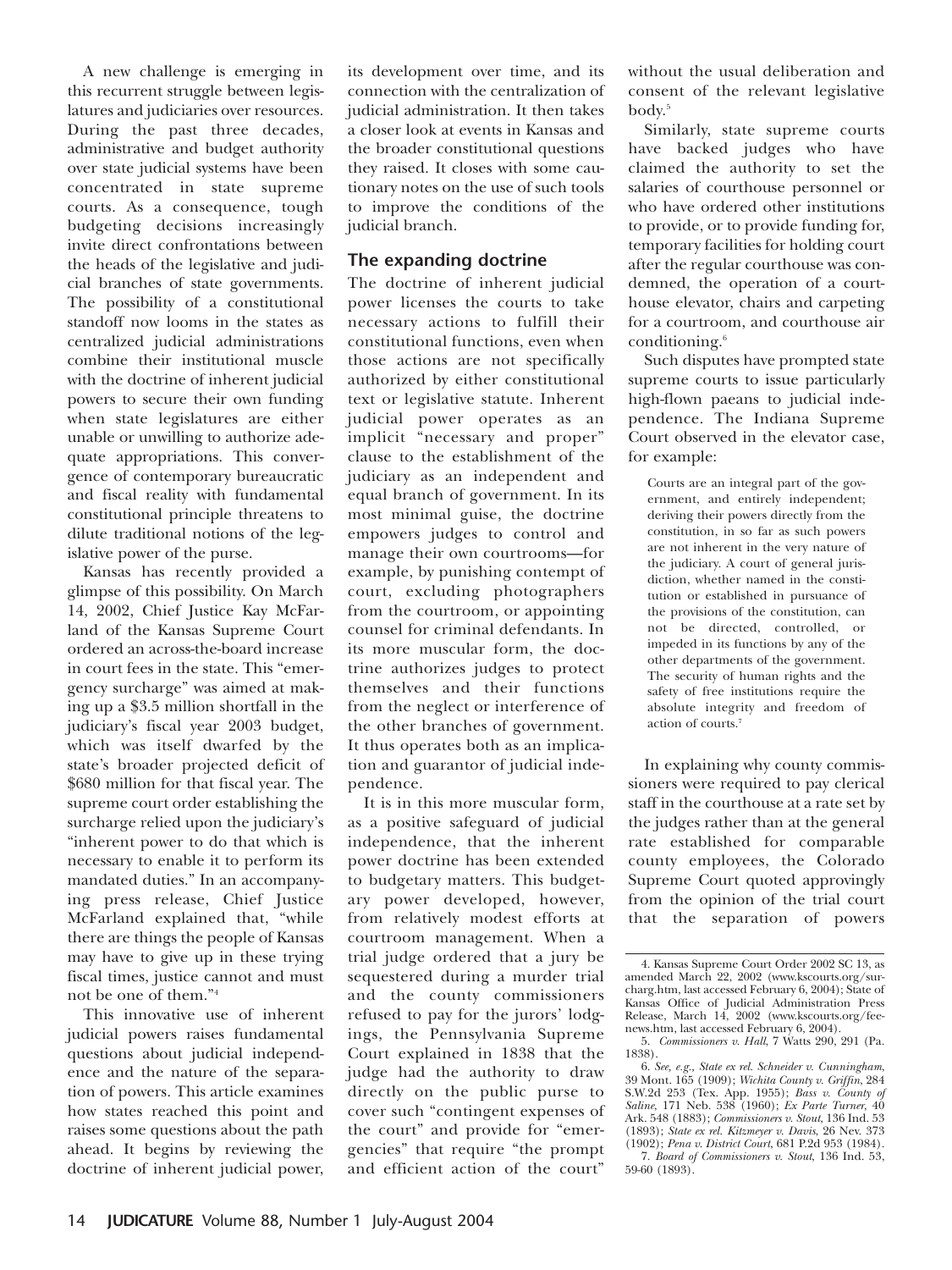#### required that each of the three branches

not interfere with or encroach on the authority or within the province of the other. . . . In their responsibilities and duties, the courts must have complete independence. It is not only axiomatic, it is the genius of our government that the courts must be independent, unfettered, and free from directives, influence, or interference from any extraneous source.<sup>8</sup>

Several features of this traditional use of inherent judicial powers are

equally situated parties. State supreme courts, which usually have not directly benefited from traditional uses of inherent judicial power by local courts, have proven willing to reduce and void lower-court orders as well as uphold them and are capable of applying external standards and outside accountability to ensure the reasonableness of such judicial requests.<sup>9</sup> The potentially irresolvable conflict of two equal and coordinate branches of government, each holding fast to its respective

# **The doctrine of inherent judicial power licenses the courts to take necessary actions to fulfill their constitutional functions.**

notable. The amounts at issue usually involve small contingencies rather than the central operation of the courts. The disputes usually begin with local officials. When neither the local judge nor the local fiscal authority relents in the standoff, the matter is appealed up the judicial hierarchy. These traditional fiscal battles are ultimately asymmetric proceedings between a local legislative body and a state's highest court. They become as much a matter of state and local divisions as interbranch divisions, often with state legislatures either unaffected or implicitly behind the state courts.

In such circumstances, supreme courts can serve as relatively neutral arbiters capable of providing satisfactory dispute resolution for two claims of autonomy and prerogative, is thereby abated by the presence of a common judge—the state supreme court.10

The doctrine has been put to more ambitious use in recent years. In December 1969, the judges of the Philadelphia Court of Common Pleas submitted a budget request to the city's finance director of nearly \$20 million for fiscal year 1970. The mayor ultimately recommended, and the city council approved, a budget of just under \$16.5 million. When the court's request for an additional \$5 million was refused, the judges ordered the city to appropriate the additional funds. In *Commonwealth ex rel. Carroll v. Tate*, the Pennsylvania Supreme Court eventually awarded the Court of Common Pleas approximately \$1.4 million for what was left of the fiscal year.

In a period of general judicial assertiveness vis-à-vis other branches of government, especially in the design of equitable remedies, *Carroll* lifted the doctrine of inherent judicial power from its roots in discrete fiscal disputes over courtroom temperature and clerks' salaries and positioned it as a viable judicial recourse for obtaining multimillion-dollar appropriations and supplanting the normal budget-making process. In order to "protect itself" from the other branches, the *Carroll* court argued, "the [j]udiciary *must possess* the inherent power to determine and compel payment of those sums of money which are reasonable and necessary to carry out its mandated responsibilities, and its powers and duties to administer [j]ustice."11 *Carroll* influentially held that courts were entitled to whatever funds were "reasonably necessary" for the "efficient administration of justice."

Though the court understood that the demand for limited city funds and services was increasing across the board, judicial requests were to trump all others. "The deplorable financial conditions in Philadelphia must yield to the [c]onstitutional mandate that the [j]udiciary shall be free and independent and able to provide an efficient and effective system of [j]ustice," the court reasoned—including the creation of "[n]ew programs, techniques, facilities, and expanded personnel." What was "reasonably necessary" to operate the city courts was ultimately not to be decided in the normal legislative process in the context of the overall budget, but by "[c]ourt review."12

Cases such as *Carroll* did not become common, however, in part because many states altered their systems of funding the judicial branch so as to minimize the local conflicts from which the doctrine had emerged. Just as *Carroll* was being handed down, members of the American Bar Association's Commission on Standards of Judicial Administration were arguing that constitutional propriety dictated

<sup>8.</sup> *Smith v. Miller*, 153 Colo. 35, 40 (1963). For similar examples, *see O'Coin's, Inc. v. Treasurer of the County of Worcester*, 362 Mass. 507 (1972); *In re Salary of Juvenile Director*, 87 Wn.2d 232 (Wash. 1976).

<sup>9.</sup> This was obviously not true in the relatively few instances in which the state supreme court has itself been the initiator of the inherent judicial power claim, such as when the Wisconsin Supreme Court squared off against the state superintendent of public property over who had the authority to appoint and remove the court's janitor. *In re Janitor of the Supreme Court*, 35 Wis. 410  $(1874)$ .

<sup>10.</sup> On the "logic of the triad in conflict resolution," see Martin Shapiro, COURTS (Chicago: Univ. of Chicago Press, 1981). On the fundamental risk of interbranch conflict in a system of separated powers, see Keith E. Whittington, *Yet Another Constitutional Crisis?*, 43 WM. AND MARY L. REV. 2093 (2002).

<sup>11.</sup> *Commonwealth ex rel. Carroll v. Tate*, 442 Pa. 45, 52 (1971). *See also* William Scott Ferguson, *Judicial Financial Autonomy and Inherent Power*, 57 CORNELL L. REV. 975 (1972); Jeffrey Jackson, *Judicial Independence, Adequate Court Funding, and Inherent Judicial Powers*, 52 MD. L. REV. 217 (1993). 12. *Id.* at 56, 57.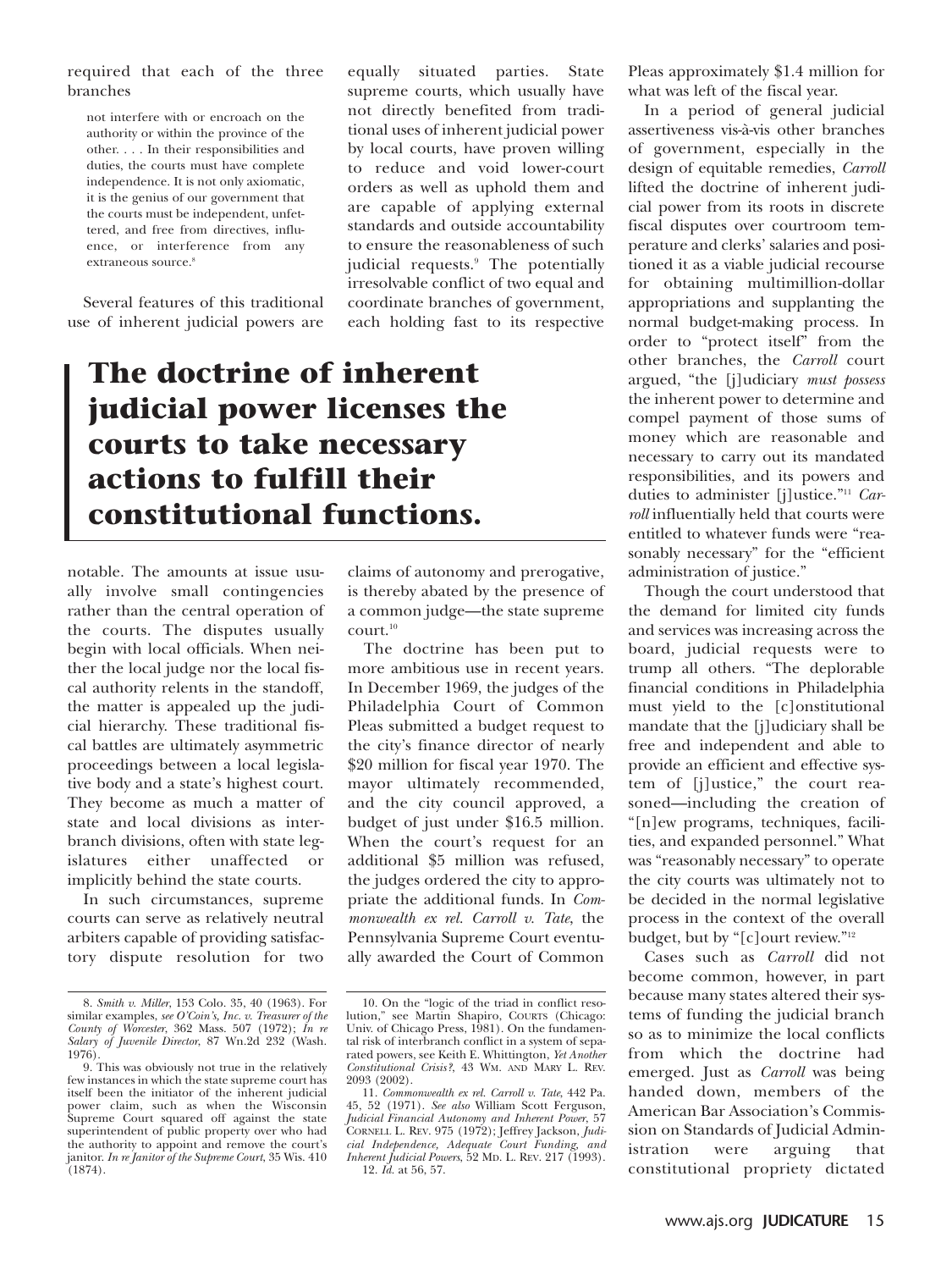that the "judiciary will always be subordinate to the legislature on significant matters of finance. It is for the legislature to determine which 'essential services' the government will provide and to decide the judiciary's share of the common financial shortage."13 The better solution, they urged, was unitary budgeting, which would link administration and budgeting and allow for more centralized and efficient management of judicial expenditures.

This recommendation was widely accepted, and many state judiciaries shifted away from relying on local funding sources, such as county commissioners, in favor of consolidated budgets approved by state legislatures. Pointing to budget conflicts between county governments and local courts such as the one that gave rise to *Carroll*, the Pennsylvania Supreme Court even ordered the state legislature to take over funding of the state judiciary, though the state has taken few steps to comply with that order, partly out of concern over the tax implications.<sup>14</sup> At the same time, state courts were given greater spending flexibility through lumpsum budgets rather than detailed, itemized budgets—allowing judges to buy their own carpeting without specific legislative approval. The growth of the inherent judicial power doctrine, however, created a "remote danger" that the judicial system might "try to secure its appropriations by mandamus," to the likely "discredit" and embarrassment of both branches.15 This potential consequence suggested to some that the shift to unitary budgeting would render the inherent judicial powers doctrine "legally and politically impotent."16

### **The New York standoff**

The "remote danger" was realized and the constitutional and institutional implications of these developments were made particularly evident in a 1991 funding dispute in the state of New York. In submitting his budget to the legislature, Governor Mario Cuomo recommended a 10 percent cut from Chief Judge Sol

Wachtler's \$966.4 million request for the state judiciary. As legislators and the governor negotiated, the chief judge told the press, "as far as I'm concerned, that's an unconstitutional budget," because the governor had not passed on the judiciary's full budget request.<sup>17</sup> The legislature eventually compromised with an appropriation of \$889.3 million for the judicial branch—more than the governor's recommendation but substantially less than the chief judge's request.

Chief Judge Wachtler reacted to the legislature's action by filing a lawsuit in state court claiming that the judicial branch was entitled to the full amount of its request based on its inherent power to compel funds for its maintenance. Governor Cuomo countered by filing a federal lawsuit seeking to dismiss the chief judge's suit, thereby preventing any change to the legislature's version of the judicial budget. The federal district court demurred. After substantial public and political maneuvering, the chief judge largely relented and a settlement was reached that provided for only a very modest increase, restoring the judicial budget to 1990 levels, just days before the state case was set for argument.<sup>18</sup>

Despite its inglorious end, *Wachtler v. Cuomo* represents an important turn in the development of inherent judicial power in the budget context. Of course, *Wachtler* involved amounts far exceeding anything previously contemplated in such cases. By involving nearly 9 percent of the consolidated budget of the entire state judiciary, the chief judge was no longer seeking to fill specific gaps in the judiciary's budget but rather to provide for the judiciary's general finances. Perhaps more ominously, absent federal intervention, the combination of unitary budgeting and the assertion of inherent judicial power left no place for the disputing institutions to go. The constitutional equality of the three coordinate branches of New York's state government replaced the institutional inequality present in earlier inherent judicial power disputes. Unlike even the *Carroll* situation, all state courts were implicated in the New York suit, as the governor and the press were quick to point out.19 Constitutional deadlock and informal compromise were the only available options.

### **Fiscal autonomy in Kansas**

The recent economic downturn and attendant budgetary pressures in many of the states have given renewed significance to these doctrinal and institutional developments. Recent fiscal relations between the judicial and legislative branches in Kansas parallel the conditions in Philadelphia and New York that led to their respective inherent-power showdowns. As in Pennsylvania and New York, the Kansas courts have faced serious financial neglect at the hands of their legislative peers. A government-wide funding crunch in Kansas in 2002 brought the situation between the two branches to a head, with fiscal and political stakes comparable to those raised in New York. The Kansas courts, however, adopted an innovative political strategy that proved more successful than that of their predecessors in New York but that raises its own constitutional difficulties.

Developments in judicial administration and budgeting in Kansas during the past 30 years mirror national trends, including the adoption of state funding of the judiciary through unitary budgeting and the consolidation of administrative responsibility for the state's judicial branch in its supreme court. In 1972, the state's voters ratified a constitutional amendment making the legislature responsible for funding all

<sup>13.</sup> Geoffrey C. Hazard, Jr., Martin B. McNamara, and Irwin F. Sentilles III, *Court Finance and Unitary Budgeting*, 81 YALE L.J. 1286, 1292 (1972). 14. *County of Allegheny v. Commonwealth*, 517 Pa.

<sup>65 (1987);</sup> *Pennsylvania State Association of County Commissioners v. Commonwealth*, 545 Pa. 324 (1996).

<sup>15.</sup> Hazard et al., *supra* n. 13, at 1300. 16. Carl Baar, *The Scope and Limits of Court Reform*, 5 JUST. SYS. J. 274, 281 (1980).

<sup>17.</sup> Elizabeth Kolbert, *Wachtler Says Cuomo Cut Judiciary Funds Unconstitutionally*, N.Y. Times, April 11, 1991, at B5.

<sup>18.</sup> For an overview of the case, see Howard B. Glaser, *Wachtler v. Cuomo: The Limits of Inherent Power*, 14 PACE L. REV. 111, 122-135 (1994).

<sup>19.</sup> *Id.* at 130.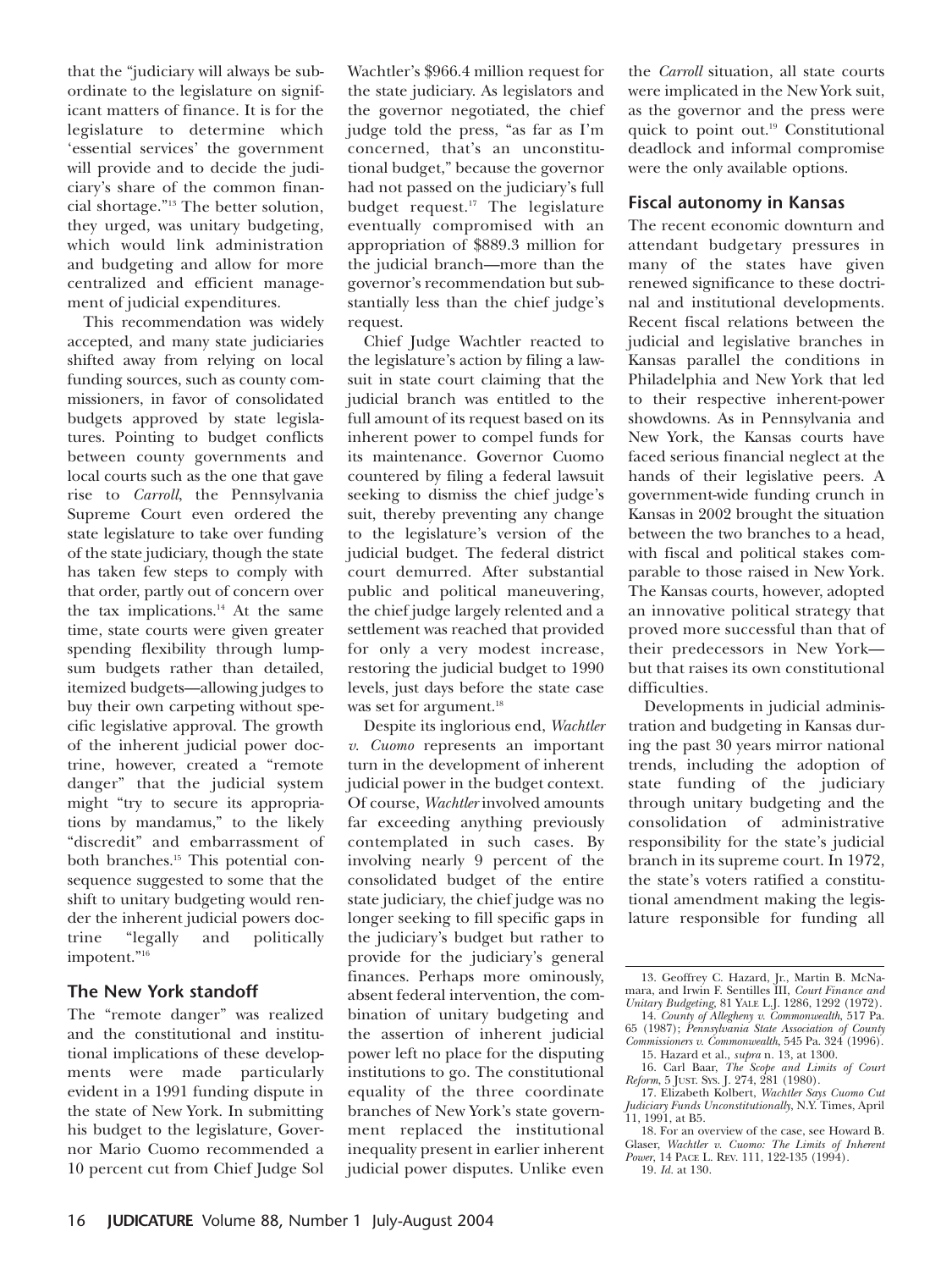Kansas courts. Five years later, the legislature exercised some of that authority by placing all district courts under the administrative purview of the state supreme court and shifting financing of all court system personnel to the state. (The state has not yet assumed all non-salary operating expenses for the judiciary from the counties.) Since 1978, the judicial branch has been required to submit its budget to the executive branch Division of the Budget, which then produces a single state budget that is

percent during the same period.20) Insufficient funding in the regular budget led to a recurrent pattern of annual judicial service cutbacks, salary reductions and furloughs for nonjudicial employees, and supplemental appropriations from the legislature to carry the courts through each fiscal year. In fiscal year 2001, the legislature's initial appropriations left a shortfall in the judiciary's "maintenance budget" (the amount needed to maintain salaries and wages of existing employees) of \$1.2

## **The Kansas Court broke new ground by invoking its inherent power in order to raise its own revenue rather than to mandate appropriations from the legislature.**

submitted to the legislature and becomes the basis for legislative deliberations.

Judicial complaints of inadequate funding by the state legislature have been common for years. In the years leading up to the 2002 confrontation, the executive routinely reduced the judiciary's requested budget when compiling the state budget to submit to the legislature, imposing hiring freezes on the judiciary in eight of the ten years prior to 2002. (While case filings rose 54.6 percent between 1987 and 1999, the number of judges increased only 5.5 percent and nonjudicial employees only 9

million; in fiscal year 2002, the shortfall increased to approximately \$2 million.<sup>21</sup>

The Kansas judiciary invoked its inherent judicial power in the midst of the budget process for fiscal year 2003. In spite of the judiciary's expressed concerns about the shortfalls of previous years, the legislature cut the 2003 maintenance budget by \$3.5 million. The state was projecting an overall revenue shortfall of \$680 million, rendering any substantial improvement in the judicial budget unlikely. Instead, legislators urged Chief Justice McFarland to seek "innovative means of securing the necessary funding." On March 8, 2002, the chief justice responded by ordering an "emergency surcharge" on existing court fees to be paid into an emergency fund separate from the state treasury and available "only for [j]udicial [b]ranch expenditures" approved by the chief justice. $22$ 

The chief justice followed form in justifying this exercise of inherent judicial powers. In an earlier 2002 State of the Judiciary message, she reviewed the courts' recent fiscal woes and concluded, "The simple truth is the [j]udicial [b]ranch cannot perform its constitutional and statutory duties with such a shortfall in funding," even though the "courts are the last bulwark of freedom as guaranteed by the Bill of Rights . . . [and a] fully functioning court system is essential to the American way of life." Though "there are things the people of Kansas may have to give up in this fiscal crisis, justice cannot and must not be one of them." <sup>23</sup>

This message also included a renewed call for a change in budget procedures so that the judiciary could submit its budget request directly to the legislature without executive intermediation. The chief justice's justification for this proposal echoed Chief Judge Wachtler's arguments in New York and similarly laid the implicit foundation for autonomous judicial action. A direct budget submission was necessary "to safeguard [the judiciary's] constitutional position from invasion by the [e]xecutive [b]ranch," and though the legislature ultimately made the appropriations, the chief justice blamed the executive branch Division of the Budget for "many of the funding problems the [j]udicial [b]ranch faces each year" by making "drastic cuts before [the judiciary's budget request] is even seen by the [l]egislature." Indeed, given the thoroughness of the judiciary's own budget review process, which ensures that "every request is necessary," and the lack of "expertise . . . as to judicial operations and needs" in the executive branch, "all cuts made [were] arbitrary because there [were] no reasonable cuts left to be made."24

In issuing the "emergency surcharge" order, the chief justice did not provide elaborate authority for her action—the order itself made clear that the court relied on its inherent power. The review of the budget situation in the order and the chief justice's other statements implicitly established the grounds for meeting the "reasonable necessity" standard outlined in earlier inherent judicial power cases. The

<sup>20.</sup> STATE OF THE JUDICIARY: ANNUAL REPORT OF THE CHIEF JUSTICE OF THE KANSAS SUPREME COURT 2 (2002) (www.kscourts.org/2002soj.pdf, last accessed February 8, 2004).

<sup>21.</sup> Chief Justice Kay McFarland, Judicial Branch Budget Issues: Testimony before the Senate Ways and Means Committee, February 7, 2002 (www.kscourts.org/budgetmf.htm, last accessed February 8, 2004).

<sup>22.</sup> Kansas Judicial Branch Fiscal Year 2003 Emergency Surcharge, 2002 SC 13 (as amended March 22, 2002) (www.kscourts.org/surcharg.htm, last accessed February 8, 2004).

<sup>23.</sup> *Supra* n. 20, at 10 (emphasis omitted), 15, 16.

<sup>24.</sup> *Id.* at 12.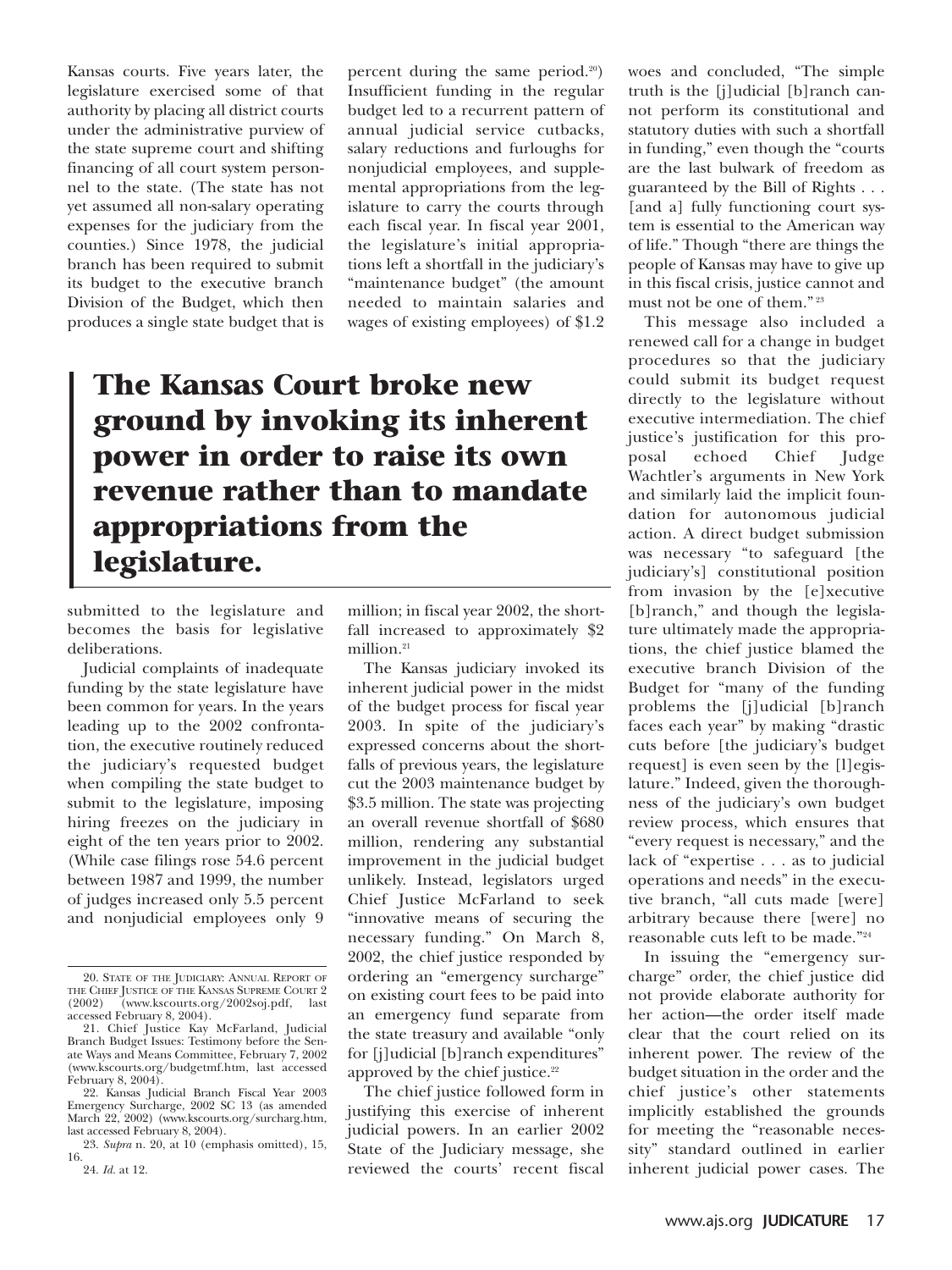Kansas Supreme Court had itself asserted more than a century before, "It can hardly be supposed that the action of the supreme court may be thwarted, impeded or embarrassed by the unwarranted intermeddling of others without any power in the supreme court to prevent it."<sup>25</sup>

#### **Breaking new ground**

In turning to the inherent power doctrine to resolve its budget dispute with the state executive and legislature, the Kansas courts followed in the footsteps of the New York courts from a decade before. The Kansas Court, however, broke new ground by invoking its inherent power in order to raise its own revenue rather than to mandate appropriations from the legislature. This unprecedented step created distinctive constitutional and political repercussions.

Although inherent power had been used to compel legislatures to provide judicially needed resources, judges had previously drawn a bright line between such actions and the raising of revenue. The Michigan Supreme Court, for example, used the taxation example to show why traditional uses of inherent judicial power did not create separation-ofpowers problems: "This broad power to assess and declare the needs of administering justice does not usurp the fiscal authority of the legislative department. The courts do not levy taxes, or appropriate public monies. Those things must be done by the legislative bodies."26

In another prominent inherent power case, the Pennsylvania Supreme Court had similarly asserted that "[c]ontrol of state *finances* rests with the legislature. . . . The function of the judiciary to administer justice does not include the power to levy taxes in order to defray the necessary expenses in connection therewith. It is the legislature which must supply such funds."27

On the other hand, in 1990 a majority of the justices of the U.S. Supreme Court blurred the line in the context of equitable remedies, recognizing that taxation by judicial

order was an "extraordinary event" that potentially could fall within judicial power, leading four justices to object in a concurring opinion that it is "not one of the inherent powers of the court to levy and collect taxes."28

The Kansas Supreme Court's "emergency surcharge" steers a careful revenue-raising course. As the Kansas attorney general noted in his opinion supporting the court's power, the surcharge is characterized as neither "a docket fee . . . service or operational charge" nor "a tax . . . deposited into the state general fund," both of which are circumscribed by constitutional and statutory provisions.29 By withholding the collected funds from the state treasury, the court appears to want to avoid running afoul of the state constitutional requirement that "[n]o money shall be drawn from the treasury except in pursuance of a specific appropriation made by law."30

The Kansas judiciary does have some limited statutory authority to set docket fees. However, this would not seem to include the emergency surcharge, unless the statute is "read in light of the inherent authority possessed by the supreme court to take such action as is necessary to maintain its independence as a coequal branch of government," as the attorney general suggested.31 The chief justice herself has only ever pointed to the abstract inherent judicial power as the authority for her actions, not any legal context specific to Kansas. The Kansas court's order gives previously uncontemplated meaning to the concept of judicial fiscal independence.

### **Political implications**

The political implications of the court's move are equally groundbreaking. As *Wachtler v. Cuomo* demonstrated, a state judiciary's effort to compel a state legislature to fully fund its budget request invites intransigence and puts the two coequal branches at loggerheads. The very political and financial calculus that would lead a legislature to underfund the courts in the first place would also lead it to resist judi-

cial efforts to claim a larger share of the state budget and crowd out other constituencies. While courts have been successful in claiming inherent judicial power to order (usually local) institutions to make discrete expenditures, they were notably unsuccessful in their one effort to trump the state legislative budget process.

The Kansas court has effectively sought the same outcome—to mandate its preferred judicial budget but by means that do not impinge on the legislature's ability to satisfy favored interests in its budgeting. Elected officials clearly risk paying a political price when either raising taxes or denying appropriations. The Kansas court absolved the legislature of facing either option by raising revenue on its own.

Chief Justice McFarland was wellpositioned to take the initiative. In Kansas, the justices of the supreme court are chosen by merit selection and subject to periodic, non-competitive retention elections. Since that system was instituted, no justice has ever come close to losing a retention election, and McFarland herself had served on the high court for a quarter century. Although the governor's proposed fiscal year 2003 budget had fallen short of the judiciary's request, the courts were largely exempt from the deep cuts imposed by the governor and the legislature across the rest of the state government. Additional funding for the courts was included in separate budget items that were packaged with several proposed tax increases. More politically salient, and far more expensive,

<sup>25.</sup> *Chicago, Kansas, and Western Railroad Company v. Commissioners of Chase County*, 42 Kan. 223,  $225(1889)$ .

<sup>26.</sup> *Wayne Circuit Judges v. Wayne County*, 383 Mich. 10, 22 (1969).

<sup>27.</sup> *Leahey v. Farrell,* 362 Pa. 52, 56 (1949).

<sup>28.</sup> *Missouri v. Jenkins*, 495 U.S. 33, 51 (1990); *Id*. at 74 (Kennedy concurring, quoting *Heine v. Levee Commissioners*, 86 U.S. 655, 661 (1873)).

<sup>29.</sup> Kansas Attorney General Opinion No. 2002-17, 2 (www.kscourts.org/ksag/opinions/ 2002/2002-017.htm, last accessed February 8, 2004).

<sup>30.</sup> KAN. CONST. art. II, § 24.

<sup>31.</sup> K.S.A. § 60-2001 (2002); Kansas Attorney General Opinion No. 2002-17, 7. The court itself made no reference to this statute.

<sup>32.</sup> *Supra* n. 4.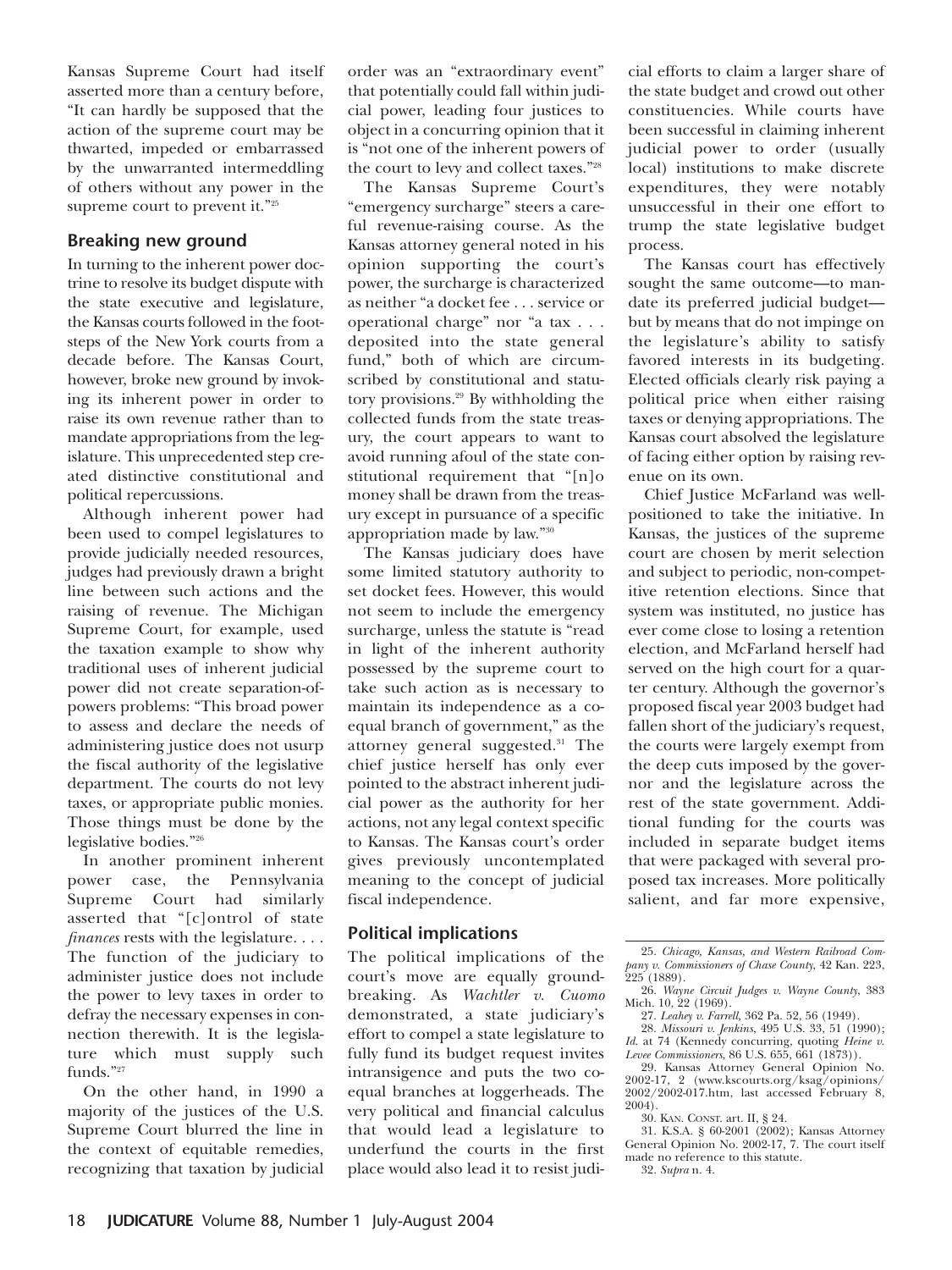causes than the needs of the court were featured in the legislative struggle over this tax package. Ultimately, the package was rejected by a coalition of dissident conservative Republicans, who had taken a "no new taxes" pledge, and nearly all the Democrats, who accused the Republican majority of fiscal mismanagement and a reliance on regressive tax schemes.

#### **Legislative support**

It is unsurprising, then, that legisla-

the court's innovative use of inherent judicial powers. The chief justice, in ordering the surcharge, reported that "the legislative leadership in both houses and on both sides of the political aisle . . . showed understanding of and concern for the crisis facing the [j]udicial [b]ranch" and had "expressed [support] for the [j]udicial [b]ranch to seek innovative means of securing the necessary funding."<sup>32</sup>

In earlier committee hearings on the judicial budget, one senator sug-

## **The inherent judicial power doctrine was developed to be a defensive weapon to protect judges from subversion or obstruction by other officials.**

tors generally responded with enthusiasm to the Kansas court's initiative, since it freed them of any responsibility for the political fallout from making an unhappy fiscal choice regarding the judiciary. Far from challenging the judiciary's assertion of authority, as Governor Cuomo had done in New York, the other branches encouraged the court to move forward and sought to bolster its authority. As noted, the attorney general issued an opinion backing

38. David Bresnick, *Revenue Generation by the Courts*, in Steven W. Hays and Cole Blease Graham, Jr., eds., HANDBOOK OF COURT ADMINISTRA-TION AND MANAGEMENT 355-365 (New York: Marcel Decker, 1993); James W. Douglas and Roger E. Hartley, *The Politics of Court Budgeting in the States: Is Judicial Independence Threatened by the Budgetary*

*Process?* 63 PUB. ADMIN. REV. 441, 450-451 (2003). 39. 2003 SC 51 (www.kscourts.org/surcharg2004.pdf, last accessed February 8, 2004).

gested, "Why don't you just sue the heck out of us?" The chief justice responded, "Suing won't get you anything soon."33 The chair of the Senate Ways and Means Committee indicated that the courts would have the first claim to any new revenue, but noted that if "we don't have it, we can't put it in."34 After the court order imposing the emergency surcharge was issued, the Kansas Senate Judiciary Committee chair exclaimed, "I'm glad to see the courts take some action to meet their financial needs," and declared that the court had the power to do whatever "the court believes it has the power to do."35 The House Speaker simply announced that the legislators' hands were tied: "Who are we going to appeal to? The supreme court?"36 And the governor gave the chief justice "high marks" and praised her for taking "bold steps when necessary."37

Well-placed policy makers had sent clear signals to the chief justice that they were substantively supportive of her budget stance, and they backed judicial authority when she took an initiative that required no politically costly response from them. Indeed, the Kansas court's turn to judicial user fees is in keeping with broader tendencies in state court budgeting to emphasize court-generated revenues. While such tendencies have raised concerns on the judicial side that legislatures may come to rely on such court fees and give less support to the courts from general tax revenues, it has traditionally been understood that the decision to turn to such revenue streams was by its nature a legislative one.<sup>38</sup>

#### **Beyond Kansas**

Few courts would be tempted to follow the lead of Judge Wachtler of New York and run headlong into a political struggle with the legislative and executive branches, though his actions followed naturally from the historic development of the inherent judicial powers doctrine when combined with unitary budgeting. Chief Justice McFarland has found what might prove to be a more tempting path, one that is constitutionally bolder but politically less hazardous. Indeed, the "emergency stopgap measure" was so politically successful that it was extended into the next fiscal year. When the Kansas legislature again failed to fully fund the court's budget request, the chief justice reported that the judicial branch "was urged by many legislators to extend the emergency surcharge," though the legislature itself did not take steps to authorize by statute or legislate directly the new court fees.39 (The executive and legislature did accept the court's proposal to allow the judiciary to submit its budget requests directly to the legislature.)

Kansas was hardly alone in its fiscal struggles—state courts elsewhere have been facing similar pressures in recent years. A special district judge in Oklahoma used his unofficial website to publicize the "Kansas 'surcharge' solution" and urged his colleagues to follow McFarland's "fiscal leadership," although the chief justice of the Oklahoma Supreme Court declined to take such unilat-

#### **continued on page 45**

<sup>33.</sup> Quoted in John Hanna, *Chief Justice Says Tight Funding Will Mean Court Closings*, Associated Press Newswires, February 7, 2002.

<sup>34.</sup> John Hanna, *Panel Provides Money for Courts Now but Only Sympathy after July 1*, Associated Press Newswires, February 22, 2002.

<sup>35.</sup> John Hanna, *Supreme Court's Budget Order Alters Balance of Power in Government*, Associated Press Newswires, March 18, 2002.

<sup>36.</sup> John Hanna, *Supreme Court Goes around Legislature to Solve Budget Problems*, Associated Press Newswires, March 14, 2002.

<sup>37.</sup> John Hanna, *Chief Justice Faces Retention after Dealing with Budget*, Associated Press Newswires, September 4, 2002.